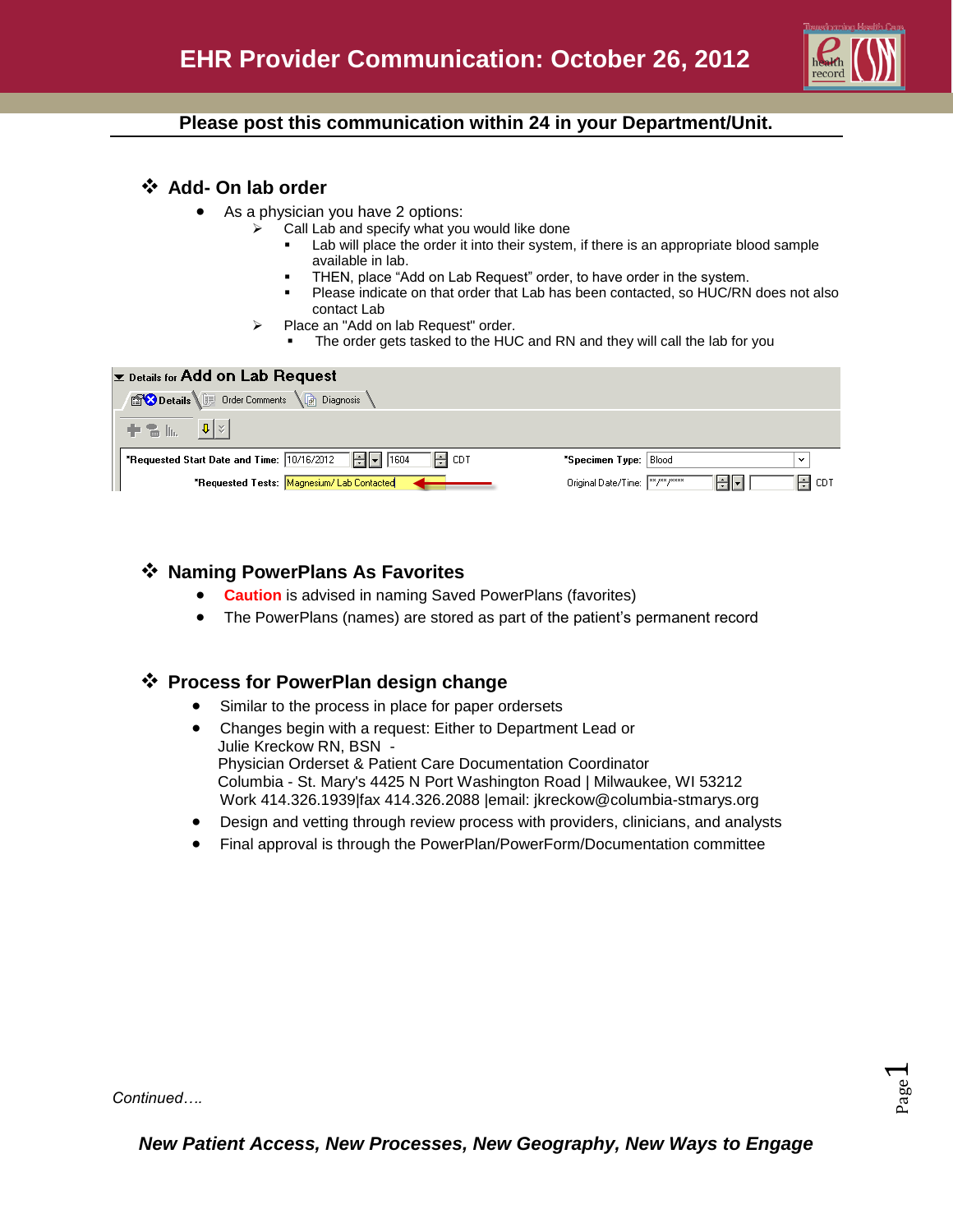

# **\*\*\* POWERPLAN CHANGES \*\*\***

### **VTE Subphase** *(effective 10/31/12)*

- In the Abdominoplasty Surgery Post, Cardiovascular Surgery Post, Ortho Minor Surgery Post PowerPlans, VTE Subphase will be added and be prechecked
- If nothing is done within the subphase, upon closing chart, a pop up alert will fire asking if you'd like to return to the VTE subphase to place orders or simply close by selecting No
- This decision was made based on improving Core Measures compliance

|                                                                                                                        |                                           | Prechecked subphase gently asks you if you wish to address any compnents<br>when yopu select yes - the subphase opens up                                                     |                                                                       |
|------------------------------------------------------------------------------------------------------------------------|-------------------------------------------|------------------------------------------------------------------------------------------------------------------------------------------------------------------------------|-----------------------------------------------------------------------|
| $\omega$                                                                                                               |                                           |                                                                                                                                                                              | <b>Children</b> 22 Hours 22 minu                                      |
| $+$ Add                                                                                                                |                                           | $\overline{\mathbf{w}}$ .                                                                                                                                                    | $-$ 5table<br><b>EX Meat History EX Parts Meat Heal TEX Direk Me-</b> |
| Orders   Medica <mark>li</mark> on List    Docum <b>i</b>                                                              | Warning                                   |                                                                                                                                                                              |                                                                       |
| <b>TEUR</b><br>cifor Signabure                                                                                         | ÷                                         | The subphase(s) isted below have no components included and will be dropped from their parent phase unless a<br>component is selected:                                       |                                                                       |
| cument In Plan<br>dical                                                                                                |                                           | Hip Fracture Admission(Surgery, Pre - VTE Prophylaxis Surgical Subphase.<br>Do you want to return to Hip Fracture Admission Surgery Pre - YTE Prophylaxis Surgical Subphase? | an order sentence                                                     |
| Trabeculoplasty . rgon Laser Surg<br>PIH (Pregnancy Induced Hyperte<br>Peripheral Iridoto <mark>my Yaq Laser Su</mark> |                                           | $\frac{9}{2}$<br>No                                                                                                                                                          | late: T.N.<br>hponents select <mark>ed</mark>                         |
| Cardiac Implanta ile Electronic Devic<br>Capped Peripi <mark>t</mark> eral IV Subphase (                               |                                           | Urinary Catheter Insertion<br>Urinary Catheter Inigation<br>ы                                                                                                                | Start Date: T.N. Urinary Lathet<br>Start Date: T.N.                   |
| Hip/Knee Replace <mark>ment Surgery, Prell</mark><br>Hip Fracture Admission/Surgery, Pre-                              | $\overline{}$<br>$\overline{\phantom{a}}$ | <b>University Collection Local Street</b><br>- -<br>The suspect hand a collinear 1 laborated (The Headers)                                                                   | <b>Start Date: T.AL Routies, Dree</b>                                 |

# **Discharge Patient Order** *(effective 10/23/12)*

- Within the listed Post-Op and Post- Procedure PowerPlans there will be a single *Discharge Patient* order embedded and have a mandatory Discharge Location field
	- $\triangleright$  Specific Same Day Surgery Post-Op<br>  $\triangleright$  Interventional Radiology
	- Interventional Radiology
	- $\triangleright$  CVL
- This order will now include an updated field: *Conditions for Discharge*
- Conditions for discharge (code set) dropdown includes:
	- $\triangleright$  Day surgery discharge criteria met
	- Moderate Sedation discharge criteria met
	- $\triangleright$  PACU discharge criteria met
	- > Unit discharge outcome/criteria met
	- Patient ambulatory, site and VS stable
	- $\triangleright$  Other (see special instructions)

| <b>Mans</b>                                                                                |                                            |                                                                            |
|--------------------------------------------------------------------------------------------|--------------------------------------------|----------------------------------------------------------------------------|
| Document In Plan                                                                           | <b>Ex Details for Discharge Patient</b>    |                                                                            |
| 8-Medical<br>Electroconvulsive Therapy P                                                   | Details UE Order Comments                  | <b>Diagnosis</b>                                                           |
| Cardiac Cath Post Adult (Pla)<br>Extracorporeal Shock Wave<br>Electrophysiology/Ablation P | 0 <sup>2</sup><br>$+$ 3 $\mu$              |                                                                            |
| Cardiovascular Adult Pre (C\<br>Potassium Chloride Suppli-                                 | "Requested Start Date and Time: 10/24/2012 | H<br>1644<br>۱÷                                                            |
| Surgery Pre (Planned Pendir)                                                               | "Discharge Location:                       | v                                                                          |
| E-Cardiac Implantable Electron<br>Capped Peripheral IV Sul                                 | Conditions for Discharges:                 | v                                                                          |
| Interventional Pre (Medical IV                                                             | [None]<br>Special Instructions:            | Day surgery discharge criteria met                                         |
| Diagnoses & Problems                                                                       |                                            | Moderate Sedation discharge criteria met<br>PACU discharge criteria met    |
| <b>Related Results</b>                                                                     |                                            | Unit discharge outcome/criteria met                                        |
| Formulary Details                                                                          | 1 Missing Required Details<br>Dx Table     | Patient ambulatory, site and VS stable<br>Other (see special instructions) |

*Continued….*

*New Patient Access, New Processes, New Geography, New Ways to Engage*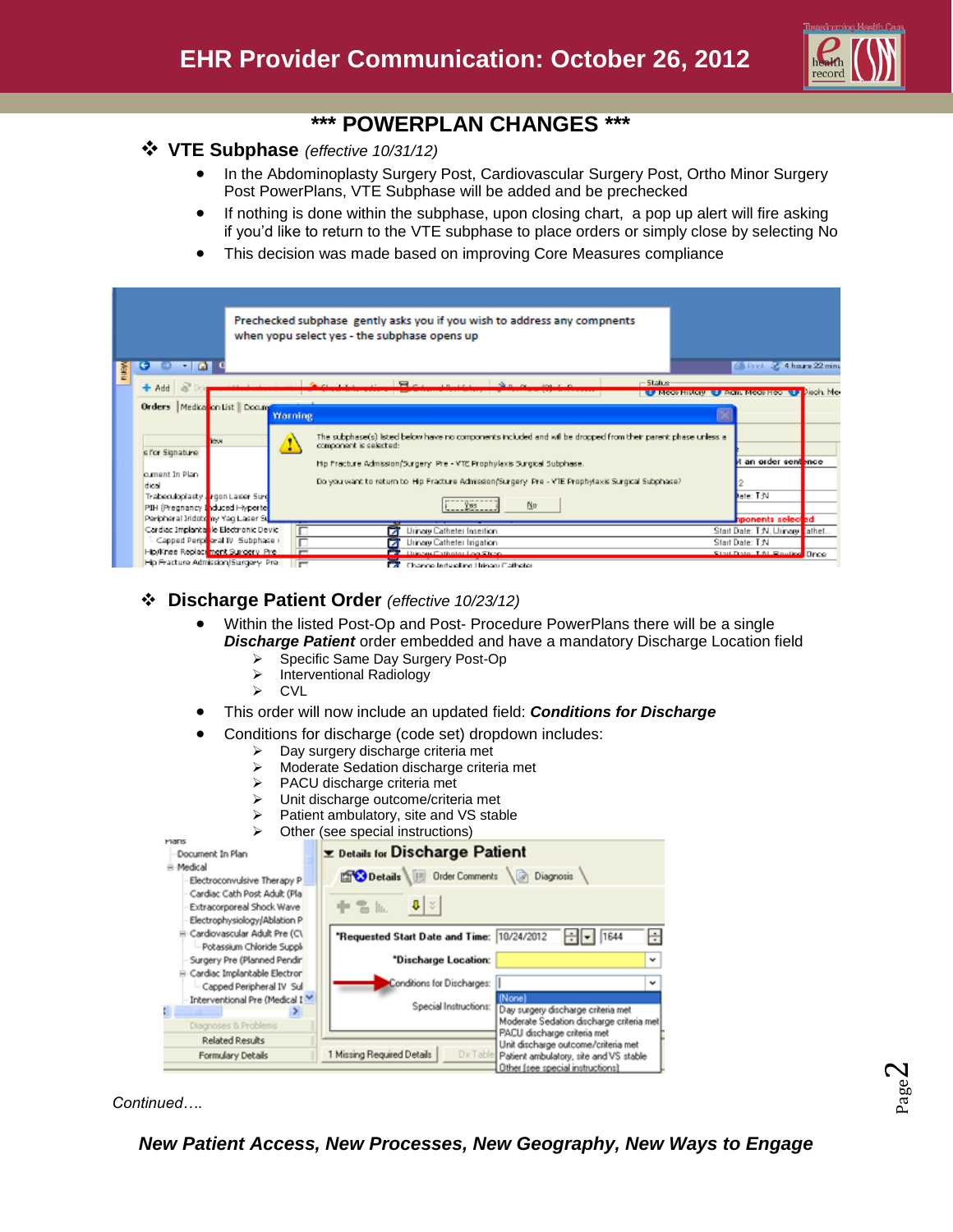

### **Discharge Instruction Order** *(effective 10/23/12)*

- **In the listed Post-Op and Post-Procedure PowerPlans, the Discharge Instruction order** will be embedded within the plan
	- ▶ Specific Same Day Surgery Post-Op
	- > Interventional Radiology
	- > CVL
- There will be 2 mandatory fields (in yellow): *Activity Restriction* and *Diet at Home*

|                         |                                                                                                 | "Diet at Home:                             |                                                                                        | v |
|-------------------------|-------------------------------------------------------------------------------------------------|--------------------------------------------|----------------------------------------------------------------------------------------|---|
| "Activity Restrictions: | $\checkmark$                                                                                    |                                            | <b>No Restrictions</b>                                                                 |   |
|                         | <b>No Activity Restrictions</b>                                                                 | Fluid Restriction: Cardiac Diet            |                                                                                        |   |
|                         | Stair Climbing: Advance Activity as Tolerated                                                   |                                            | Consistent Carbohydrate Diet<br>Salt/Sodium Restriction   Low Fat/Low Cholesterol Diet |   |
|                         | Balance Rest/Activity Periods<br>Lifting Restrictions: No Sexual Activity - check with provider |                                            | Reflux Precautions                                                                     |   |
|                         | Nothing Strenuous - check with provider                                                         | <b>Orders For Nursel Soft Diet</b><br>able |                                                                                        |   |
|                         | Driving Restrictions: No Sports - check with provider                                           |                                            | <b>1 Other-See Special Instructions</b>                                                |   |
|                         | Other See Special Instructions                                                                  |                                            |                                                                                        |   |

- Under each instruction: If applicable, there will be a *No Restriction* Option. There are new choices added to many of the instruction drop downs
	- Activity Restriction
	- $\triangleright$  Stair Climbing
	- Lifting Restrictions
	- > Driving Restrictions
	- Diet at Home
	- Fluid Restriction
	- ▶ Salt/Sodium Restriction
	- Alcohol Intake



 Many drop downs offer an *Other* choice. This should then be clarified in the Special Instructions section



- Wound/Dressing Instructions and Special Instructions now have a character limit of 250, up from 40 characters
	- Wound/ Dressing Instructions
	- Special Instructions

| Wound/Dressing Instructions: |  |
|------------------------------|--|
| Special Instructions:        |  |

*Continued….*

*New Patient Access, New Processes, New Geography, New Ways to Engage*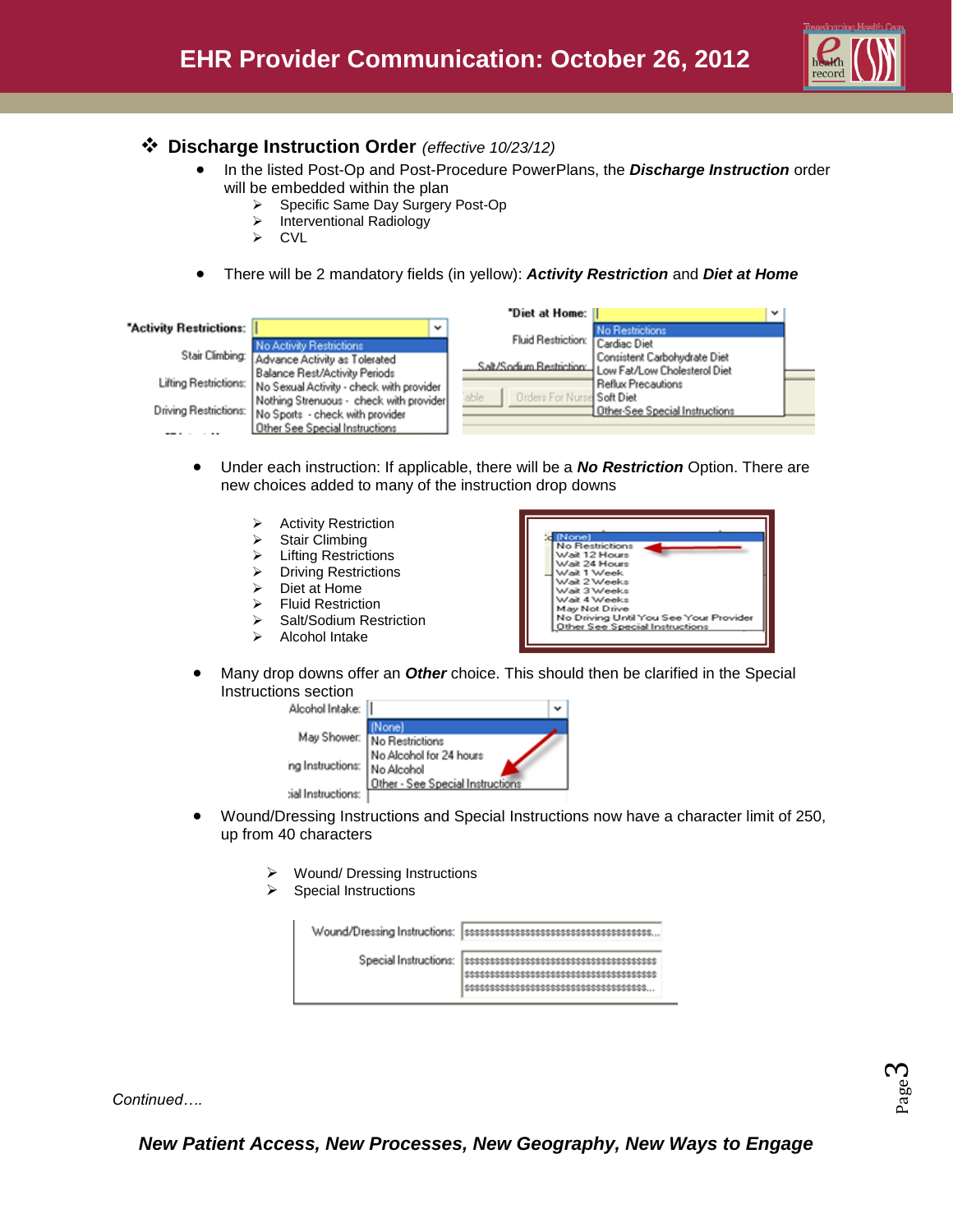

### **Urinary Catheter** *(effective 10/31/12)*

- Within many Post-Op PowerPlans, a Discontinue Urinary Catheter Order will be prechecked for T+1;N Post Op Day 1
- This order will live outside the sub phase as a separate single order
- This decision was made to improve compliance with SCIP measure, removing urinary catheter or documenting a reason why not

### **Nurse Collect Default** *(effective 10/31/12)*

- For specific Pre-Op and Pre-Procedure PowerPlans, the default for lab collection will be blood T;N Nurse Collect Stat
- This will ensure that the lab labels print in the correct location and will assist in avoiding potential misses from occurring

### **Anesthesia Protocol Link and Antibiotic Selection Link** *(effective 10/31/12)*

- Within selected PowerPlans that currently link to the Anesthesia Protocol, you will find the new updated Anesthesia Protocol and the Antibiotic Selection Link
- Within Pre-Procedure PowerPlans, there will be some edits to testing due to the new Anesthesia Protocol

### **PRN acetaminophen-hydrocodone (single order)** *(effective 10/31/12)*

 Within the Hip/Knee Replacement Surgery Post PowerPlan the PRN acetaminophenhydrocodone frequency will be changed to q4hr PRN

#### **Insulin Drip Subphase** *(effective 10/31/12)*

- The Insulin Subphase will be removed from the following PowerPlans:
	- General and Vascular Surgery Post
	- Foot/Ankle Post
	- $\triangleright$  Bariatric
- When this Subphase is embedded within the Post-Op PowerPlan, the PACU does not have access to the order and cannot begin the insulin drip
- The RN has been transcribing the order information to paper which causes a serious safety concern
- The Insulin Drip order should be placed independently as a single order
- An order placed in this fashion will follow the patient and is not location specific

Page  $\overline{\mathcal{A}}$ 

*Continued….*